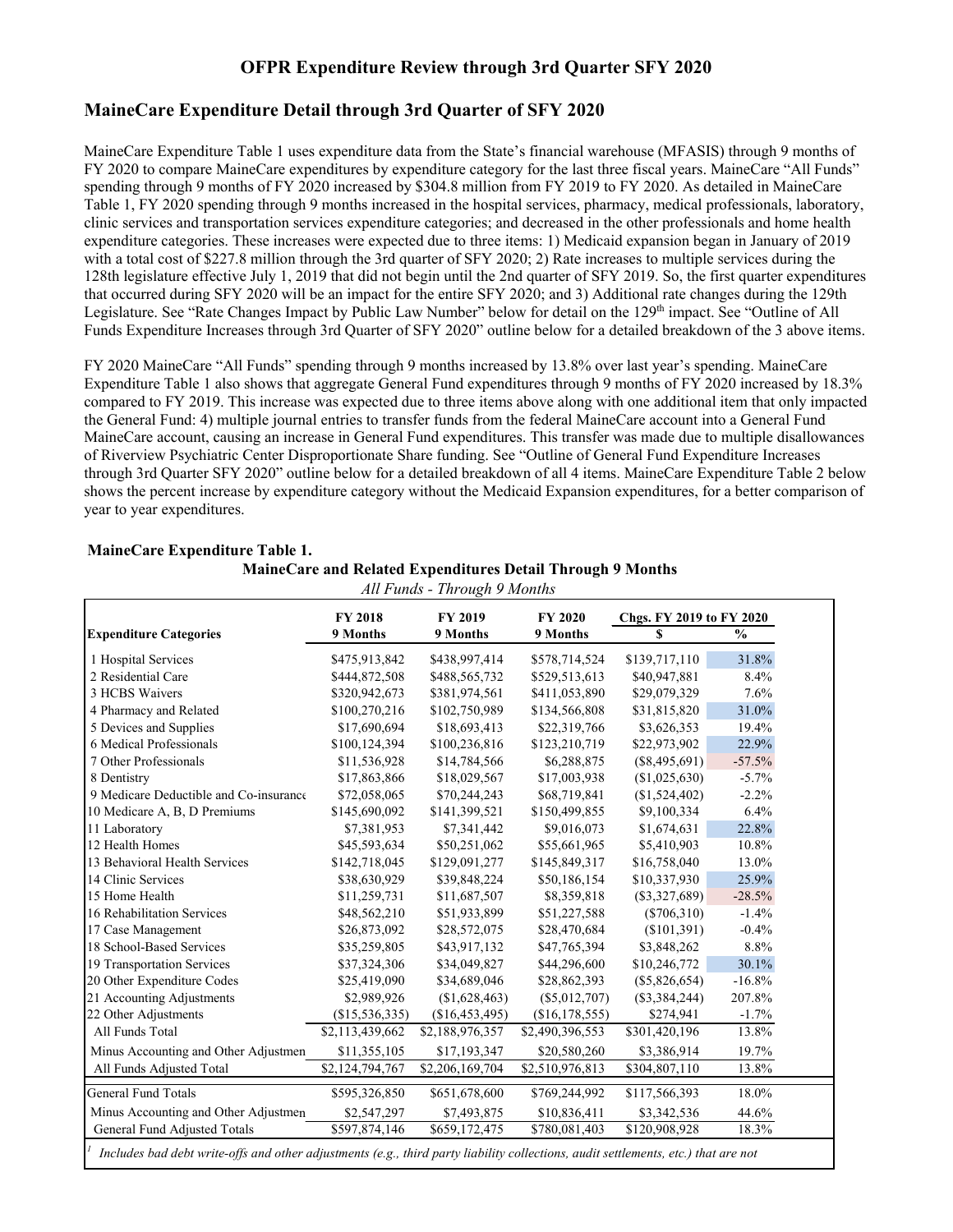# **Outline of All Funds Expenditure Increases through 3rd Quarter of SFY 2020**

# **Medicaid Expansion Impact - By Funds**

*Through the 3rd Quarter of SFY 2020*

|                                        | <b>SFY 2020</b>     |            |              |                      |    |                        |
|----------------------------------------|---------------------|------------|--------------|----------------------|----|------------------------|
| <b>Expenditure Categories</b>          | <b>General Fund</b> |            |              | <b>Federal Funds</b> |    | <b>All Funds Total</b> |
| 1 Hospital Services                    | \$                  | 10,348,362 | <sup>S</sup> | 88,166,627           | S  | 63,801,679             |
| 2 Residential Care                     | \$                  | 479,599    | S            | 5,185,224            | S  | 3,349,685              |
| 3 HCBS Waivers                         | \$                  | 1,577,642  | S            | 0                    | S  | 1,652,494              |
| 4 Pharmacy and Related                 | \$                  | 6,251,720  | \$.          | 42,418,393           | \$ | 31,404,693             |
| 5 Devices and Supplies                 | \$                  | 328,418    | \$           | 2,310,935            | \$ | 1,607,336              |
| 6 Medical Professionals                | \$                  | 2,566,960  | S            | 20,201,835           | \$ | 13,670,619             |
| 7 Other Professionals                  | S                   | 124,829    | \$           | 870,268              | \$ | 534,126                |
| 8 Dentistry                            | \$                  | 161,827    | S            | 1,181,555            | \$ | 853,163                |
| 9 Medicare Deductible and Co-insurance | \$                  | 13,916     | <b>S</b>     | 104,977              | S  | 65,019                 |
| 11 Laboratory                          | \$                  | 365,168    | S            | 3,215,256            | S  | 2,419,880              |
| 12 Health Homes                        | \$                  | 442,746    | \$.          | 3,504,401            | \$ | 1,782,090              |
| 13 Behavioral Health Services          | S                   | 1,384,872  | \$           | 12,190,281           | \$ | 8,311,380              |
| 14 Clinic Services                     | \$                  | 1,239,178  | S            | 10,573,365           | S  | 7,614,944              |
| 15 Home Health                         | \$                  | 85,539     | \$           | 831,764              | S  | 611,281                |
| 16 Rehabilitation Services             | \$                  | 45,885     | \$           | 379,208              | \$ | 297,748                |
| 17 Case Management                     | \$                  | 76,853     | S            | 752,965              | \$ | 536,291                |
| 18 School Based Services               | \$                  | 3,200      | \$           | 38,983               | \$ | 36,038                 |
| 19 Transportation Services             | \$                  | 1,184,607  | \$           | 9,233,573            | \$ | 6,222,650              |
| 20 Other Expenditure Codes             | \$                  | 896        | \$           | 9,992                | \$ | 7,274                  |
| <b>Medicaid Expansion Total</b>        | S                   | 26,682,217 | \$           | 201,169,603          | \$ | 227,851,821            |

| Quarterly Estimated Increase From Rate Changes for 1st Quarter SFY 2020. Since the changes |  |              |
|--------------------------------------------------------------------------------------------|--|--------------|
| were effective July 1, 2019 they did not begin until the 2nd quarter of SFY 2019.          |  | 37,260,915   |
|                                                                                            |  |              |
| Increase in SFY 2020 from rate changes during the 129th Legislature.                       |  |              |
|                                                                                            |  | 48, 163, 415 |
|                                                                                            |  |              |
| Impact of these Two Items \$ 313,276,151                                                   |  |              |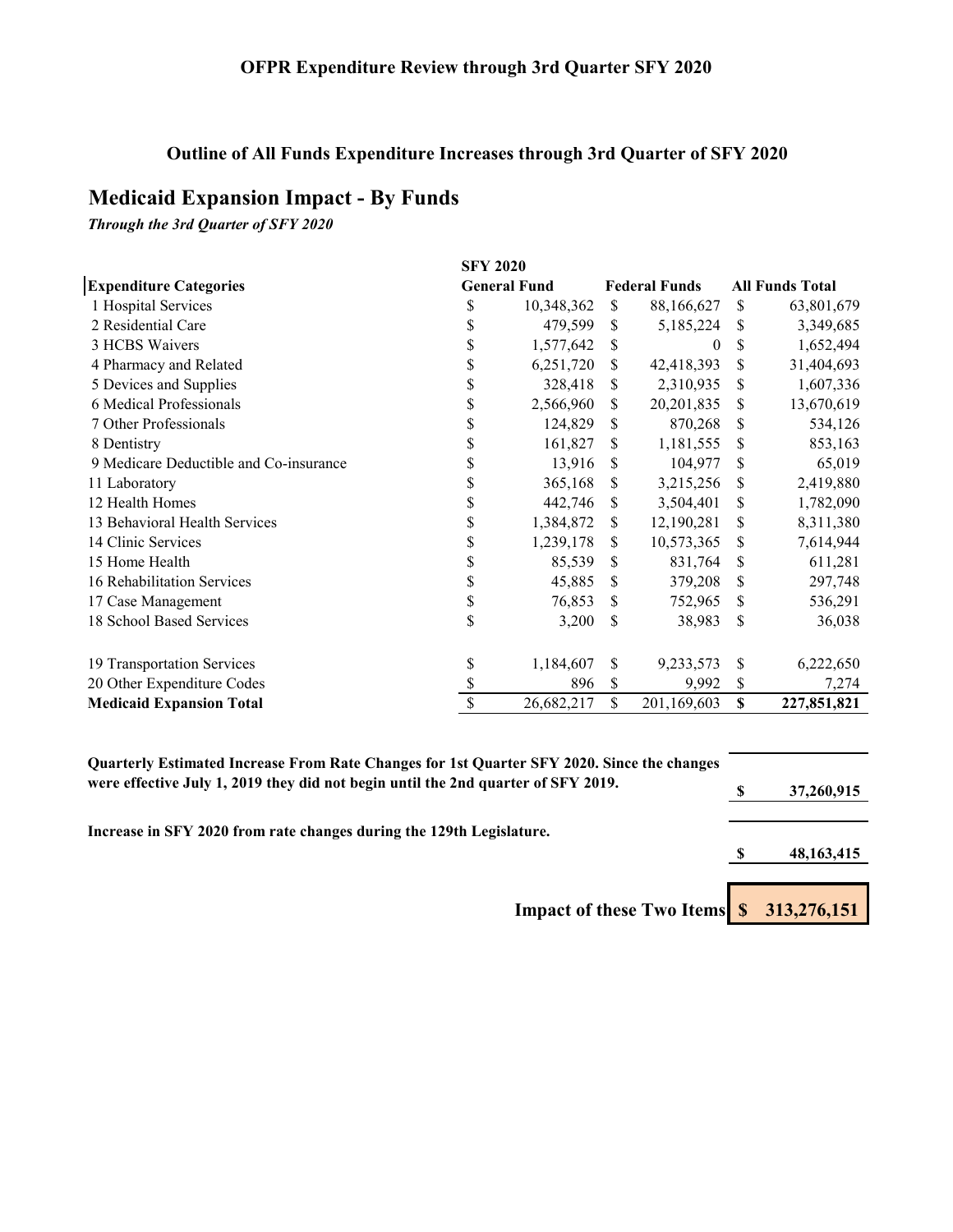# **OFPR Expenditure Review through 3rd Quarter SFY 2020**

### **Outline of General Fund Expenditure Increases through 3rd Quarter of SFY 2020**

### **Medicaid Expansion Impact - General Fund**

*Through the 3rd Quarter of SFY 2020*

|                                                                                                                                  |                     | <b>SFY 2020</b> |  |  |  |
|----------------------------------------------------------------------------------------------------------------------------------|---------------------|-----------------|--|--|--|
| <b>Expenditure Categories</b>                                                                                                    | <b>General Fund</b> |                 |  |  |  |
| 1 Hospital Services                                                                                                              | \$                  | 10,348,362      |  |  |  |
| 2 Residential Care                                                                                                               | \$                  | 479,599         |  |  |  |
| <b>3 HCBS Waivers</b>                                                                                                            | \$                  | 1,577,642       |  |  |  |
| 4 Pharmacy and Related                                                                                                           | \$                  | 6,251,720       |  |  |  |
| 5 Devices and Supplies                                                                                                           | \$                  | 328,418         |  |  |  |
| 6 Medical Professionals                                                                                                          | \$                  | 2,566,960       |  |  |  |
| 7 Other Professionals                                                                                                            | \$                  | 124,829         |  |  |  |
| 8 Dentistry                                                                                                                      | \$                  | 161,827         |  |  |  |
| 9 Medicare Deductible and Co-insurance                                                                                           | \$                  | 13,916          |  |  |  |
| 11 Laboratory                                                                                                                    | \$                  | 365,168         |  |  |  |
| 12 Health Homes                                                                                                                  | \$                  | 442,746         |  |  |  |
| 13 Behavioral Health Services                                                                                                    | \$                  | 1,384,872       |  |  |  |
| 14 Clinic Services                                                                                                               | \$                  | 1,239,178       |  |  |  |
| 15 Home Health                                                                                                                   | \$                  | 85,539          |  |  |  |
| 16 Rehabilitation Services                                                                                                       | \$                  | 45,885          |  |  |  |
| 17 Case Management                                                                                                               | \$                  | 76,853          |  |  |  |
| 18 School Based Services                                                                                                         | \$                  | 3,200           |  |  |  |
| 19 Transportation Services                                                                                                       | \$                  | 1,184,607       |  |  |  |
| 20 Other Expenditure Codes                                                                                                       | \$                  | 896             |  |  |  |
| <b>Medicaid Expansion Total</b>                                                                                                  | $\mathbf s$         | 26,682,217      |  |  |  |
| Quarterly Estimated Increase From Rate Changes effective July 1, 2019 that<br>did not begin until the 2nd quarter of SFY 2019.   | - \$                | 13,488,451      |  |  |  |
| Increase in SFY 2020 from rate changes during the 129th Legislature.                                                             | - \$                | 15,082,261      |  |  |  |
| <b>DSH</b> - Total Transfers from Reserve for CMS repayments for Riverview<br>Psychiatric Center DSH in 1st Quarter of SFY 2020. | \$                  | 58,501,189      |  |  |  |
| <b>Impact of these Three Items</b> S                                                                                             |                     | 113,754,118     |  |  |  |

**Rate Changes Impact by Public Law Number** During the 129th Legislature

| <b>Classification for Fiscal News</b> | <b>ChapterNumber</b><br>FundCode |       |               | <b>SFY 2020</b>              |              | <b>SFY 2021</b> |                             |
|---------------------------------------|----------------------------------|-------|---------------|------------------------------|--------------|-----------------|-----------------------------|
| Rate Changes                          | 343                              | 10S   |               | 17,072,976                   | S            | 31,319,844      |                             |
|                                       |                                  | 13    | <sup>\$</sup> | 33,685,958                   | S            | 55,818,763      |                             |
|                                       |                                  | 14 \$ |               | 2,591,764                    | S            | 4,660,403       |                             |
|                                       | 343 Total                        |       | S             | 53,350,698                   | S            | 91,799,010      |                             |
|                                       | 530                              | 10    | S             | 3,036,705                    | \$           | 6,116,645       |                             |
|                                       |                                  | 13S   |               | 7,830,484                    | S            | 11,701,882      |                             |
|                                       | 530 Total                        |       | S             | 10,867,189                   | S            | 17,818,527      |                             |
|                                       | 533                              | 10    | <sup>\$</sup> | 520,000                      | \$           | 520,000         | These two bills are         |
|                                       |                                  | 13S   |               | 209,093                      | S            | 209,094         | from the 2nd                |
|                                       | 533 Total                        |       | S             | 729,093                      | S            |                 | 729,094 Regular Session and |
|                                       | 616                              | 10    | $\mathbf{s}$  | $\qquad \qquad \blacksquare$ | $\mathbf{s}$ | 9,152,949       | will have no impact         |
|                                       |                                  | 13S   |               |                              | S            | 18,383,843      | until at least the 4th      |
|                                       |                                  | 14S   |               | $\overline{\phantom{a}}$     | S            | 1,246,687       | quarter of SFY              |
|                                       | 616 Total                        |       | S             | $\overline{\phantom{a}}$     | \$.          | 28,783,479      | 2020.                       |
| <b>Rate Changes Total</b>             |                                  |       | S             | 64,946,980                   | S            | 139,130,110     |                             |
| <b>Grand Total</b>                    |                                  |       | \$            | 64,946,980                   | \$           | 139,130,110     |                             |

|                                          | <b>SFY 2020</b> | <b>All Funds</b> | <b>General Fund</b> |            |  |  |
|------------------------------------------|-----------------|------------------|---------------------|------------|--|--|
| Annual Estimated Impact \$ 64,217,887 \$ |                 |                  |                     | 20,109,681 |  |  |
| Quarterly Estimated Impact \$            |                 | 16,054,472 \$    |                     | 5,027,420  |  |  |
| <b>Impact through 3 Quarters S</b>       |                 | 48, 163, 415     | <b>S</b>            | 15,082,261 |  |  |